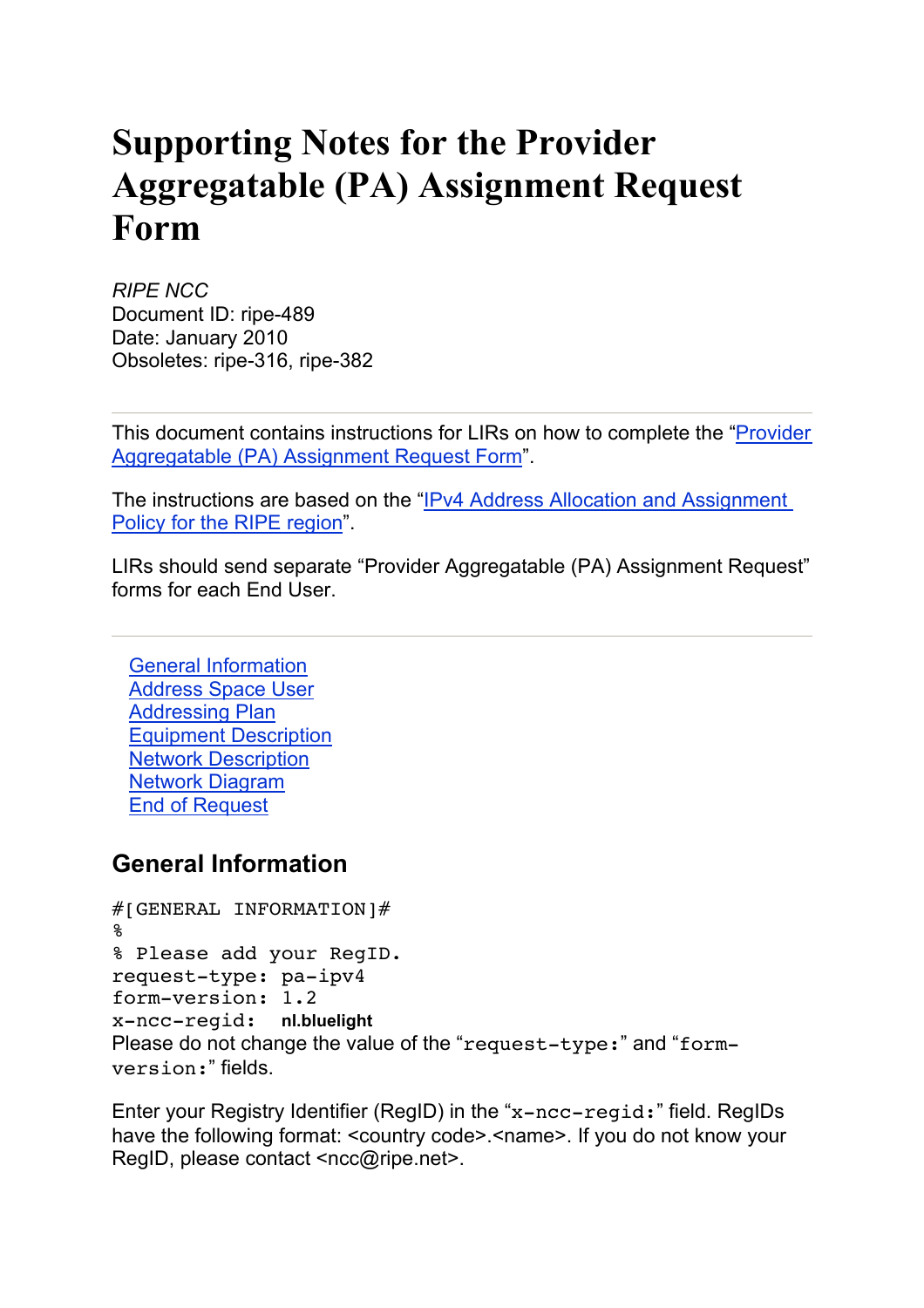## **Address Space User**

```
#[ADDRESS SPACE USER]#
%
% Who will use the requested address space?
legal-organisation-name: North SantaBank
organisation-location: Santa City, NN
website-if-available: http://www.nsb.nn
% Does this End User already have address space that can 
be
% used for this assignment? (Yes/No)
space-available: No
Enter the legal name and primary location of the organisation that will use this 
address space in the "legal-organisation-name:" and 
"organisation-location:" fields. If this End User has a website, enter 
the URL in the "website-if-available:" field. Otherwise, enter "none" in 
this field.
```
If there is any address space assigned to this End User that is not in use, indicate this in the "space-available:" field. If you answer "yes", you can explain why the End User needs another assignment of address space in the "Network Description" section at the end of this form.

## **Addressing Plan**

**Employee VPN Access**

```
#[ADDRESSING PLAN]#
% As of 1 January 2010 assignments are for a period of up 
to 12 months.
% As of 1 July 2010 assignments are for a period of up to 
9 months.
% As of 1 January 2011 assignments are for a period of up 
to 6 months.
% As of 1 July 2011 assignments are for a period of up to 
3 months.
%
% How will the End User use this address space?
%
% Subnet Immediate Intermediate Entire 
Purpose
       size (/nn) Requirement Requirement Period
subnet: /26 32 64 64
```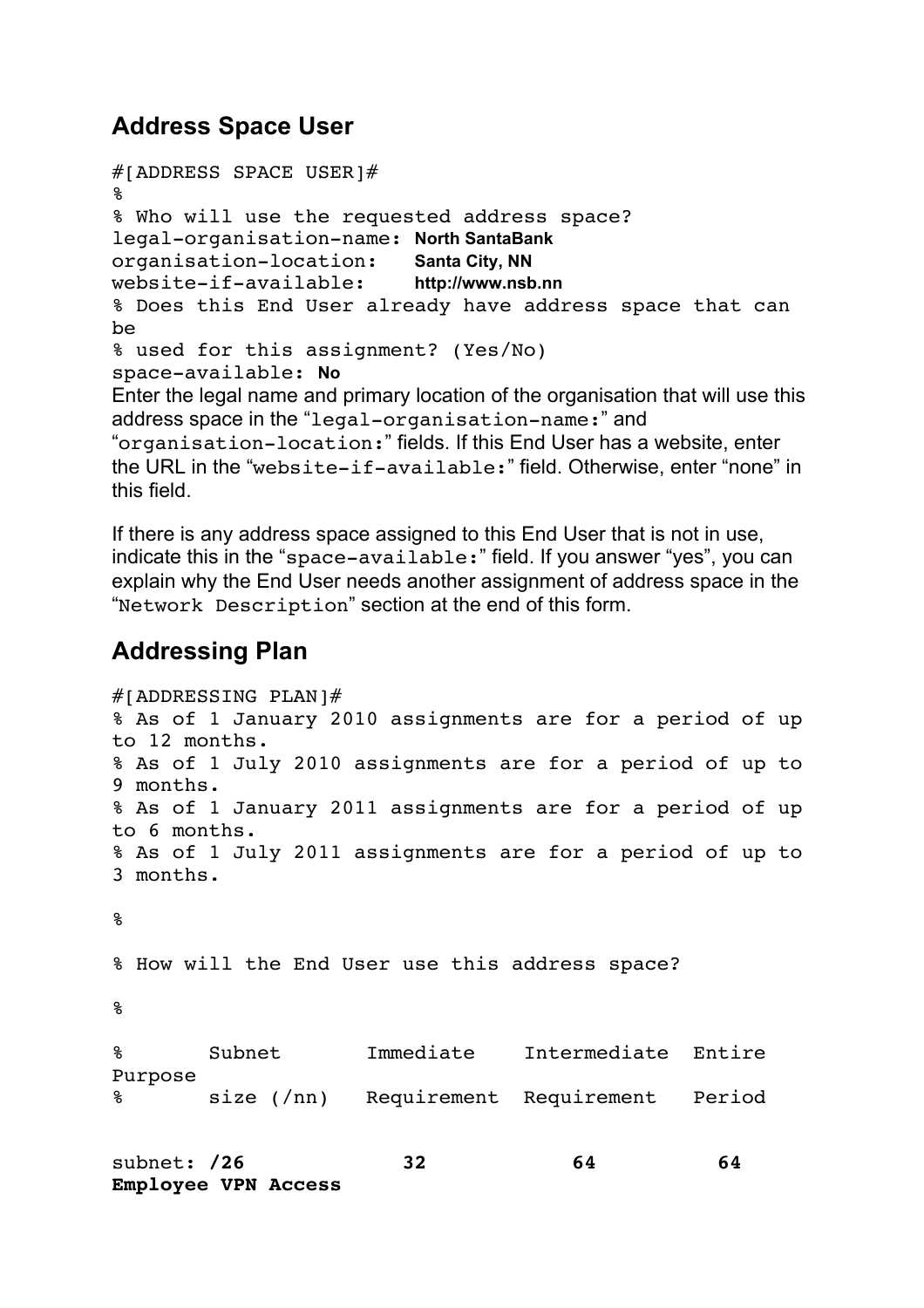| subnet: /26<br><b>Financial Services</b> | 18  | 34  | 64  |
|------------------------------------------|-----|-----|-----|
| subnet: /26<br>Workstations              | 22  | 30  | 60  |
| subnet: /27<br><b>Public Services</b>    | 11  | 15  | 28  |
| subnet: /27<br>Operations                | 7   | 18  | 30  |
| subnet: /24<br><b>Branch Offices</b>     | 176 | 192 | 240 |
| totals: /23                              | 266 | 353 | 486 |

number-of-subnets: **6**

% Will the End User return any address space?

#### address-space-returned: **85.118.187/24 to nl.bluelight in 3 months**

The addressing plan shows how the End User will use the requested address space. You can repeat the "subnet" row as many times as needed. Delete any empty "subnet" fields before you send the request. In the "Subnet size (/nn)" column, enter a slash notation prefix for each subnet. Each entry should be large enough to contain the number of addresses needed for that subnet over the next time period.

In order to demonstrate the predicted growth of your network, you must provide an estimate of the address space you will require over three distinct periods: Immediate, Intermediate and the Entire period. Your estimates should include interfaces used for hosts, routers, gateways, terminal concentrators and any other machines requiring one or more network interfaces. These columns can either contain numbers (for example, 128) or slash notation prefixes (for example, /25). Multiple slash notation prefixes must be separated by comma(s) with no blank spaces (for example, /25,/27).

Starting on 1 January 2010, a gradual reduction in the assignment period will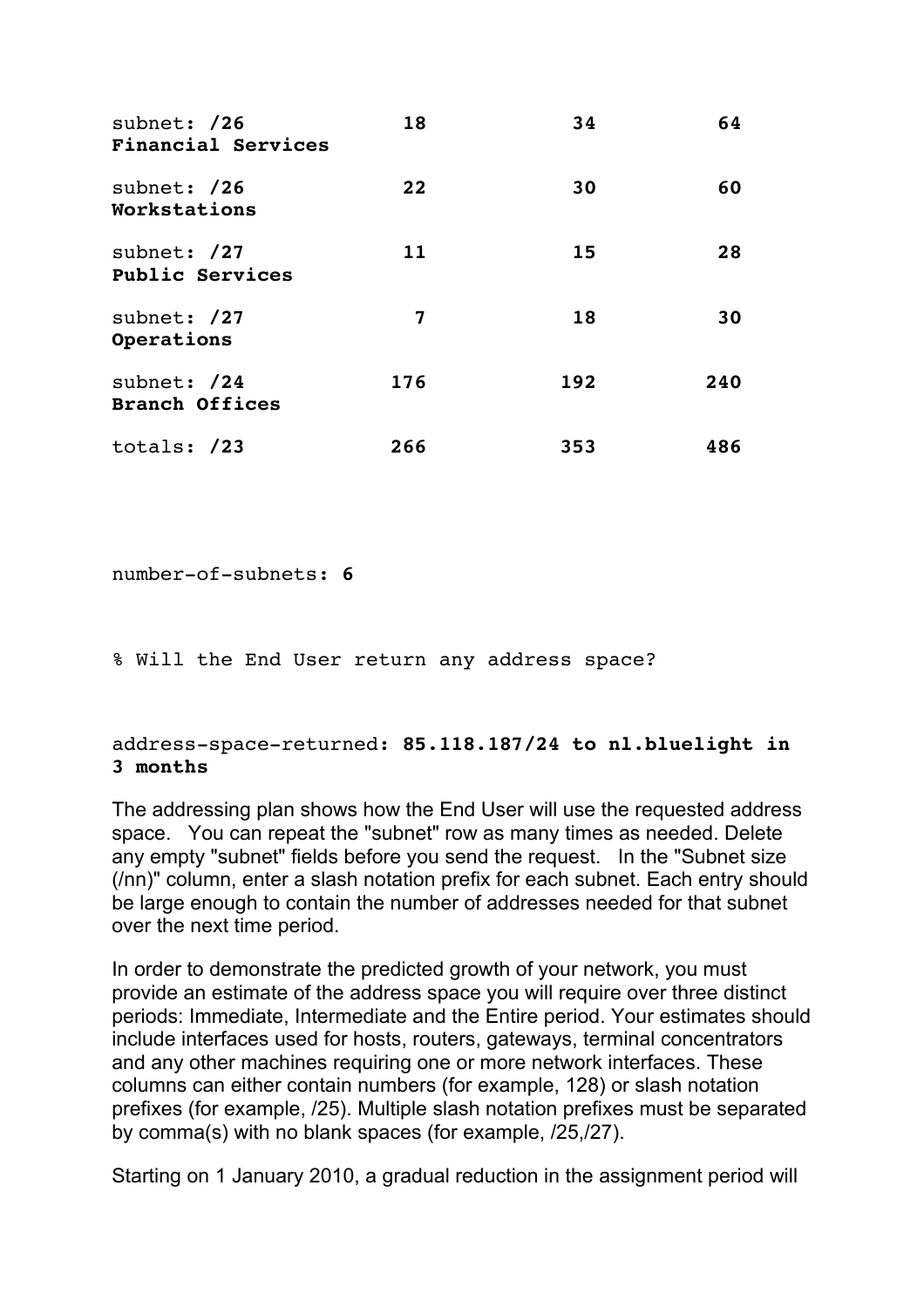be applied. As the assignment period changes, so too will the information required:

Up to 30 June 2010, assignments are for a period of up to **twelve** months. Therefore, your request should reflect your immediate requirements, predicted requirements for the coming six months, and predicted requirements for the coming twelve months.

As of 1 July 2010, assignments are for a period of up to **nine** months. Your request should reflect your immediate requirements, predicted requirements for the coming six months, and predicted requirements for the coming nine months.

As of 1 January 2011, assignments are for period of up to **six** months. Your request should reflect your immediate requirements, predicted requirements for the coming three months, and predicted requirements for the coming six months.

As of 1 July 2011, assignments are for a period of up to **three** months. Your request should reflect your immediate requirements, predicted requirements for the coming two months, and predicted requirements for the coming three months.

In the "Purpose" column, write a short description of each subnet. If needed, you can write a more detailed description in the "Network Description" section at the end of this form.

In the "totals" row, add the total of each column. The total of the "Subnet size (/nn)" column should be the total amount of address space you are requesting for this assignment.

In the "number-of-subnets:" field, enter the total number of subnets listed in the addressing plan.

The "netname:" should be a short, descriptive name for the network and should reflect the End User's organisation name. You should use the same "netname:" when you register this assignment in the RIPE Whois Database.

If there is any address space assigned to the End User that they will return, list each prefix in separate "address-space-returned:" fields. The expected time for renumbering is three months. You can use the following syntax: <x.x.x.x/xx> to <which LIR/ISP> in <time period> for this field.

# **Equipment Description**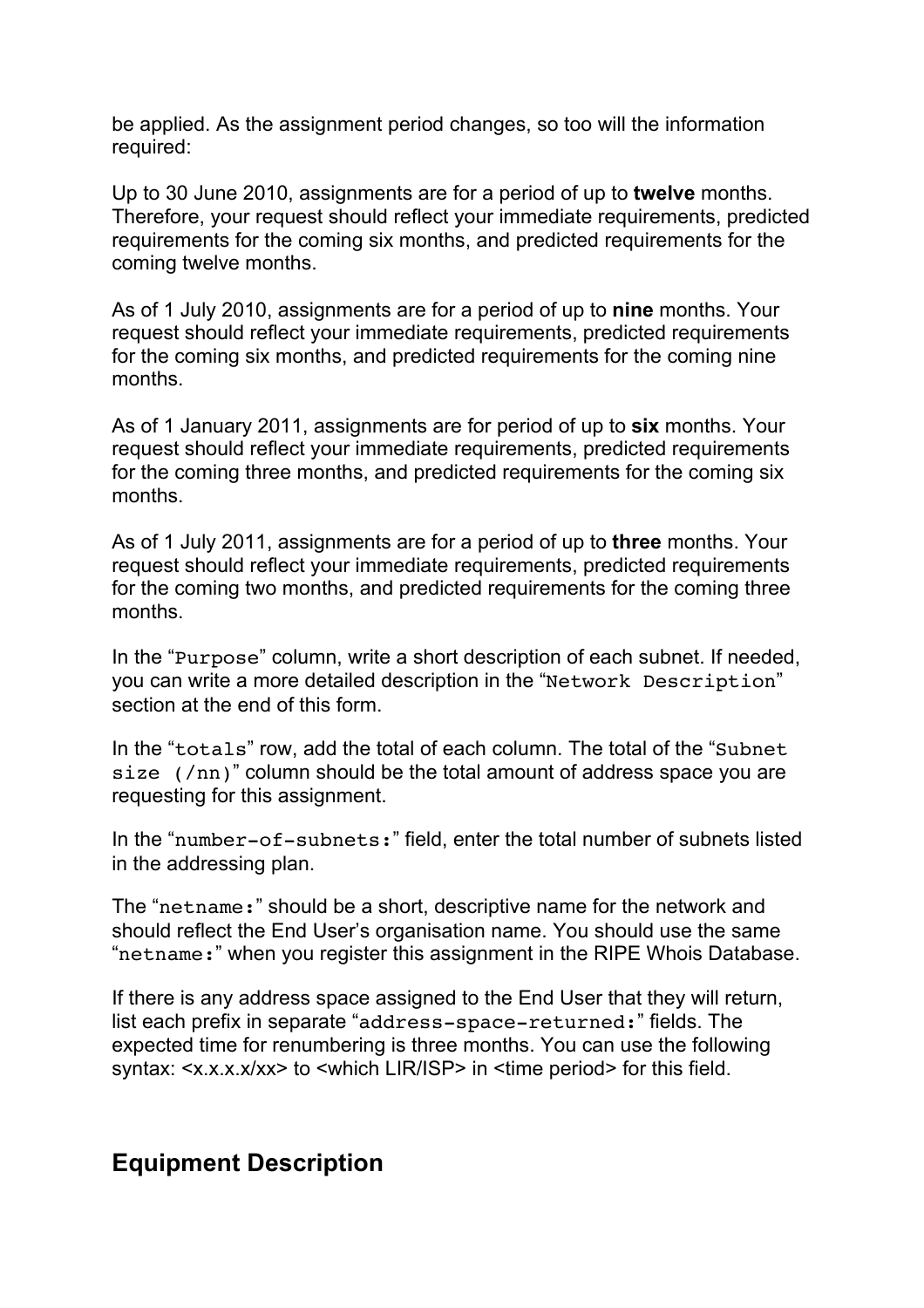```
#[EQUIPMENT DESCRIPTION]#
%
% What equipment will be used and how will it use the 
% requested address space?
equipment-name: Core switches
manufacturer-name: Cisco
model-number: 25xx
other-data: 3 units
equipment-name: Servers
manufacturer-name: HP
model-number: various
other-data: 40 units
equipment-name: Firewalls
manufacturer-name: Cisco
model-number: PIX 515 E
other-data: 2 units, 8 IP addresses
equipment-name: Workstations
manufacturer-name: Dell
model-number: GX150
other-data: 22 units, 1 IP address each
equipment-name: Routers
manufacturer-name: Cisco
model-number: 3825
other-data: 2 units
equipment-name: Routers
manufacturer-name: Cisco
model-number: AS5300
other-data: 1 unit, 32 ports
```
The equipment description will help us (RIPE NCC) to understand the requirements listed in the addressing plan and can be repeated as many times as needed. Leave an empty line before each new "equipment-name:" field.

In the "equipment-name:" field, enter the type of equipment requiring address space from this assignment.

Enter the vendor name and model number for the piece of equipment in the "manufacturer-name:" and "model-number:" fields.

If you have any more information about how this piece of equipment will use the requested address space, add this in the "other-data:" field.

# **Network Description**

```
#[NETWORK DESCRIPTION]#
%
% Please add more information if you think it will help 
us 
% understand this request.
```